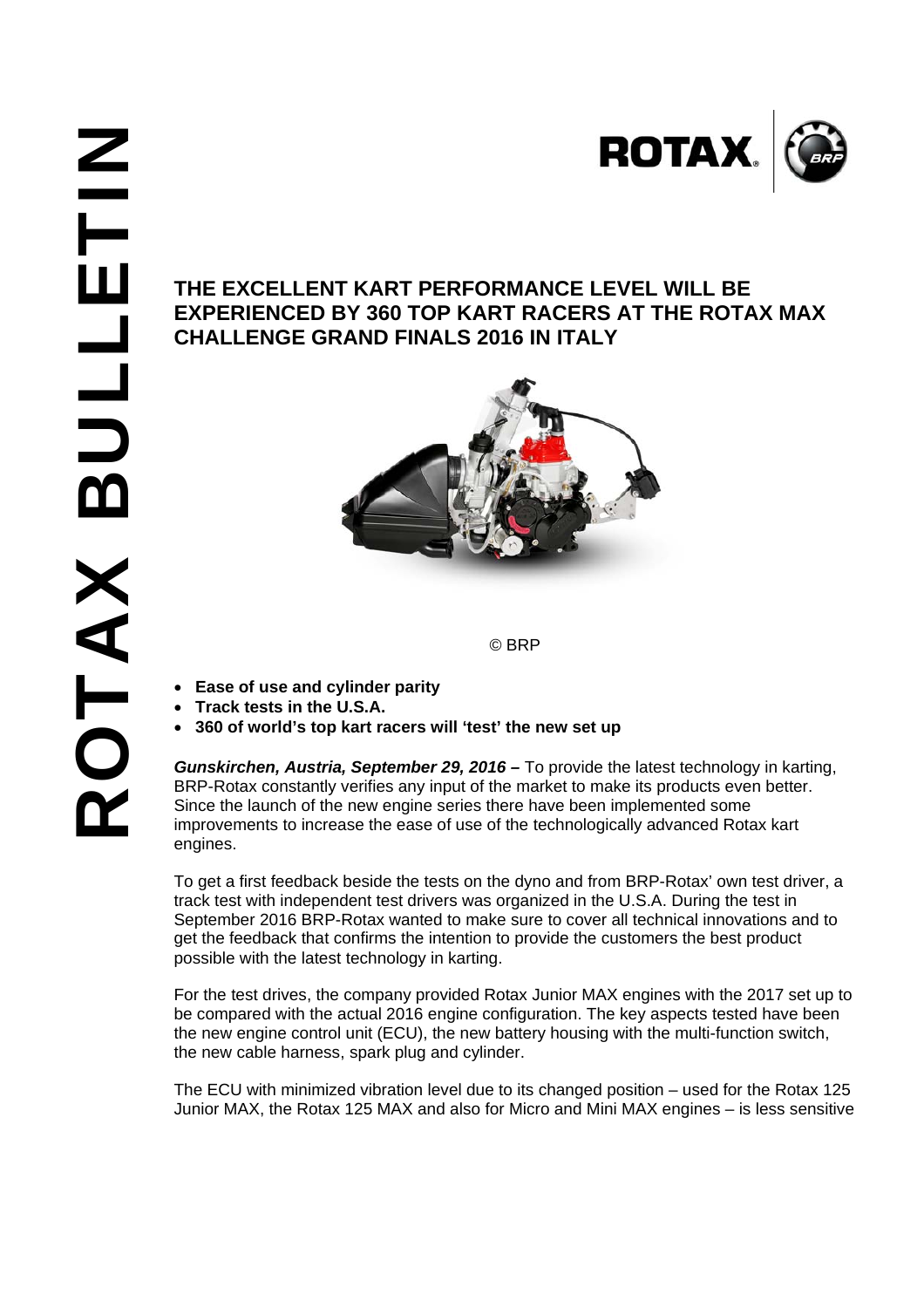on the main jet above 13,000 rpm with slightly altered ignition timing. With a richer main jet the engine will perform well above 13,000 rpm. The new ECU is much more forgiving in the set up of the carburetor.

Now the ECU is located on the left side of the battery housing. A **multi-function switch** is attached to the optimized **battery housing** which provides an easier handling to the customer.

The new **cable harness** with plug in connection for the multi-function switch is another feature. The plug in connection for the electric starter incorporates the ground connection for the overall electrical system. The connection for the battery charger is aligned with the cable harness. The **support plate system** is more compact with electrical connections for the ignition coil and magnet valve only. This results in less complexity and easier handling for the end-user.

An improved manufacturing technology (single piece sand core, digital print) – including Computer Numeric Control (CNC) machined exhaust and boost port – is used to produce the **cylinder** for the Rotax 125 Junior MAX engine. This technology provides constant performance of the cylinders to assure equal performance to all drivers. The cylinders with the advanced manufacturing technology are also used for Rotax 125 Micro and Mini MAX evo engines.

These optimized features will already be used at the Rotax MAX Challenge Grand Finals 2016 in Sarno, Italy. This venue will be perfect to prove the new set up implemented in the Rotax 125 MAX evo engine series.

All the components have already been legalized in September 2016. It is up to the respective distributor and his federation as of which date they declare these components legal for their national RMC.

"We are convinced that with all the optimized technical features, the Rotax MAX engine series with its ease of use, equal opportunities, durability and the lowest maintenance in the field will endorse our customers to race the kart with the most advanced technology in the market", said Peter Oelsinger, Vice President Rotax Propulsion Systems and Finance at BRP-Rotax.

The Rotax MAX Challenge (RMC) is a professional kart racing series established, owned and organized by BRP and its Rotax kart engine distributors. Approved by and in compliance with CIK / FIA, the RMC is a "one-make-engine" formula: only Rotax kart engines that are checked and sealed (for equal performance) will be used. The success in the competition is mainly up to the skills of the driver.

For more information about the Rotax MAX Challenge, please visit http://www.rotaxkart.com/en/Max-Challenge/MAX-Challenge/About-ROTAX-MAX-CHALLENGE

## **About BRP-Rotax**

BRP-Rotax, the subsidiary of BRP Inc. in Gunskirchen, Austria is a leader in the development and production of innovative 4- and 2-stroke high performance Rotax engines for BRP products such as Ski-Doo and Lynx snowmobiles, Sea-Doo watercraft, Can-Am all-terrain, side-by-side vehicles and Spyder roadsters as well for motorcycles, karts, ultra-light and light aircraft.